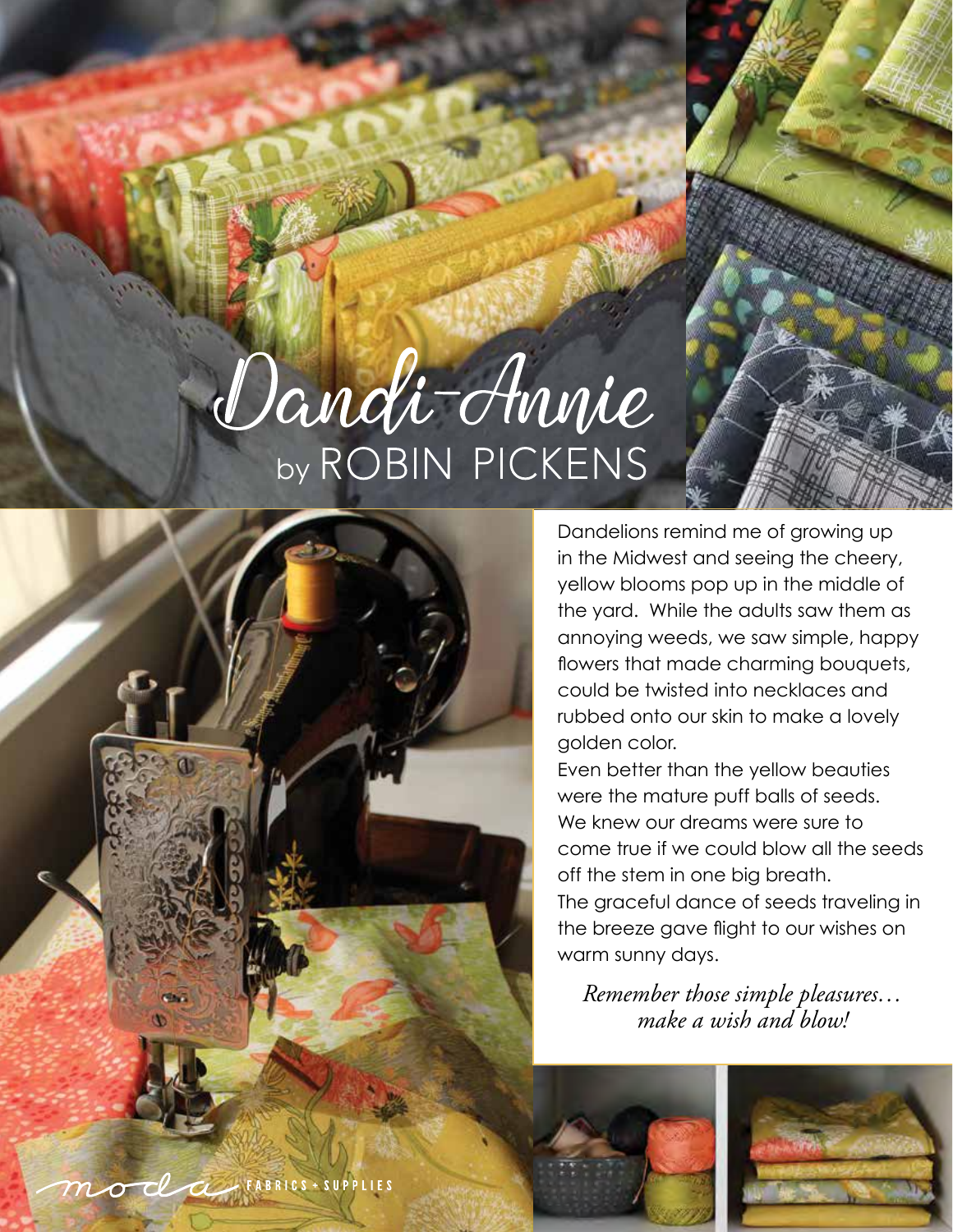## OCTOBER DELIVERY

## **RPQP TT111/ RPQP TT111G**

Fringe Grey 68"x82"



See pattern for additional colorways.





See pattern for additional colorways. See pattern for additional colorways.

## **RPQP TT113/ RPQP TT113G** Towards the Sun-Pink 40"x50"

**RPQP TT112/ RPQP TT112G** Farmhouse Crossing 60"x60"





**RPQP TT114/ RPQP TT114G** Positively Bohemian 72"x86"

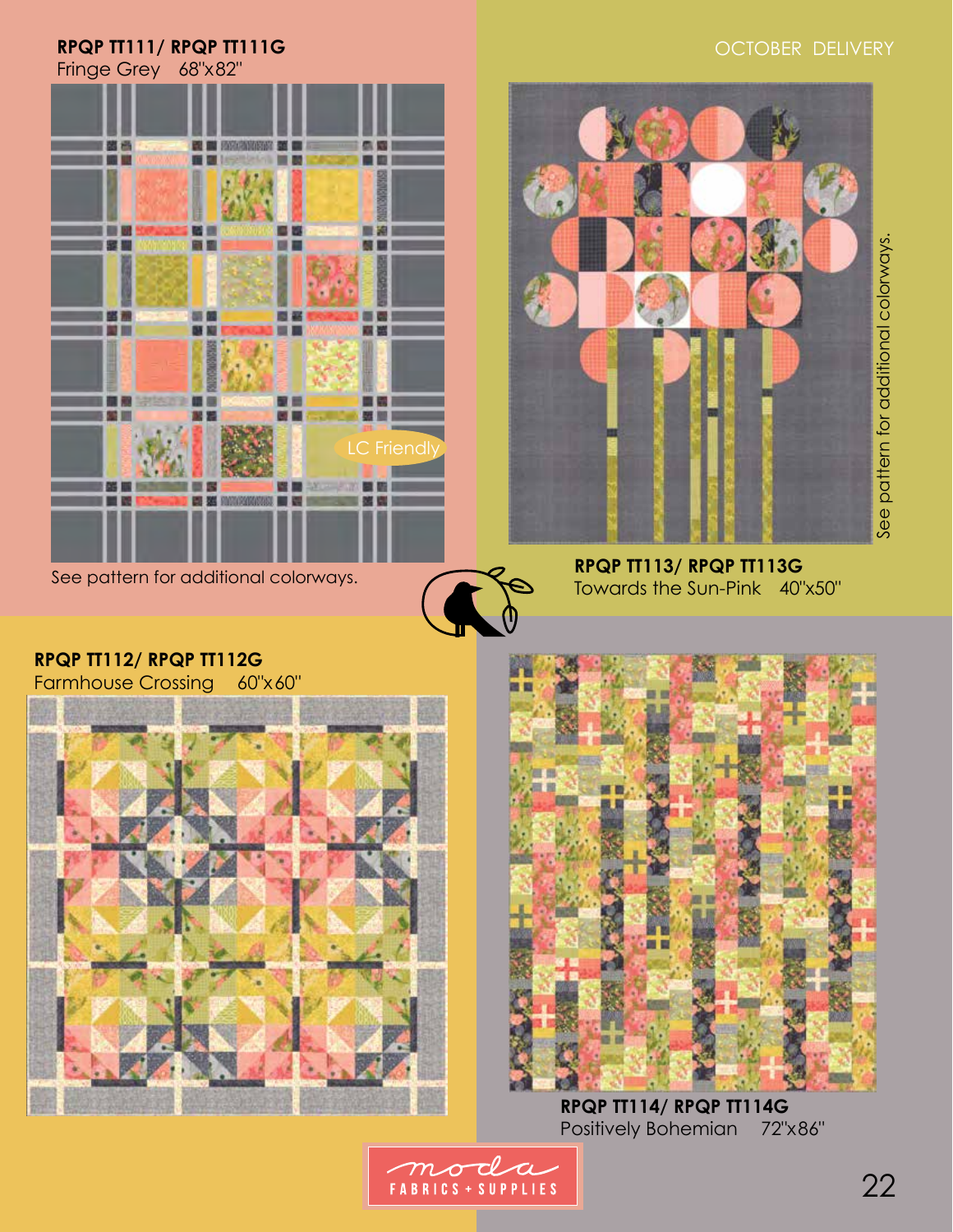





48630 18















48631 11





48635 16 48636 16





48630 17 48633 17 48634 17 48636 17





48630 15 48634 15